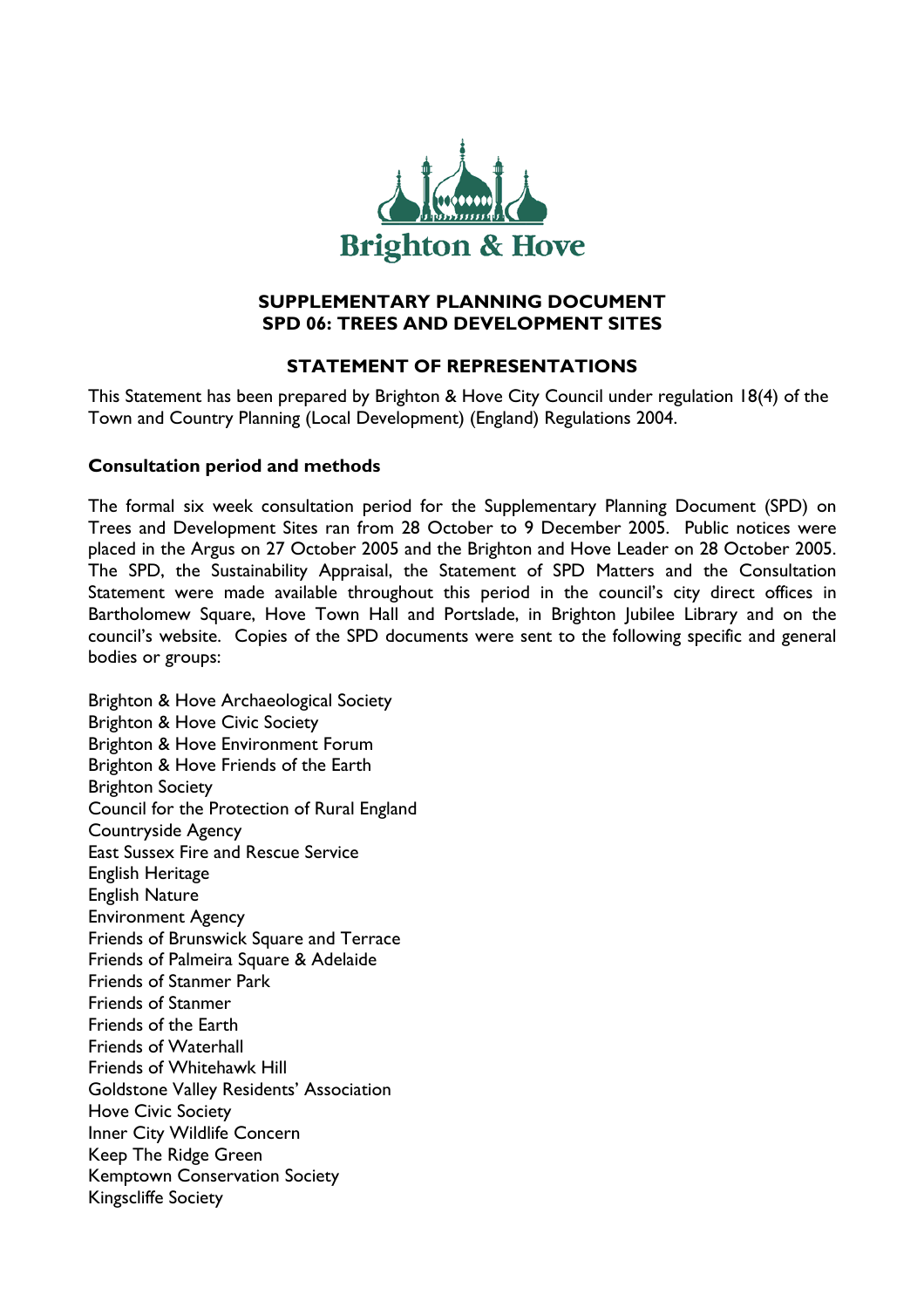Lansdowne Area Residents' Association Montpelier & Clifton Hill Society North Laine Community Association Open Spaces Forum Ovingdean Residents' and Preservation Society Preston & Old Patcham Society Regency Square Area Society Regency Society Rottingdean Parish Council Rottingdean Preservation Society Round Hill Society RSPB Saltdean Residents' Association Society of Sussex Downsmen South-East Forum for Sustainability Stanmer Preservation Society Sussex Archaeological Society South Downs Conservation Board – local Sussex Downs Joint Committee Sussex Gardens Trust Sussex Police Sussex Wildlife Trust TWEACK (Westdene, Withdean and Eldred Avenue Copse Keepers) Vale Park Residents' Association Vallance Residents' Association West Hill Community Association Woodland Trust

Beecham Moore Partnership BPM Construction & Architecture CJ Planning DMH Stallard DRP Architects Evolution Architecture Land Use Consultants MHD Architects Miles Broe Architects Miller Bourne Partnership Morgan Carn Partnership Architects Parker Dann RPS Planning & Consultancy

C. Reader Ken Fines Ray Strong Martin Wilson Tom Chavasse Valerie Mainstone Valerie Paynter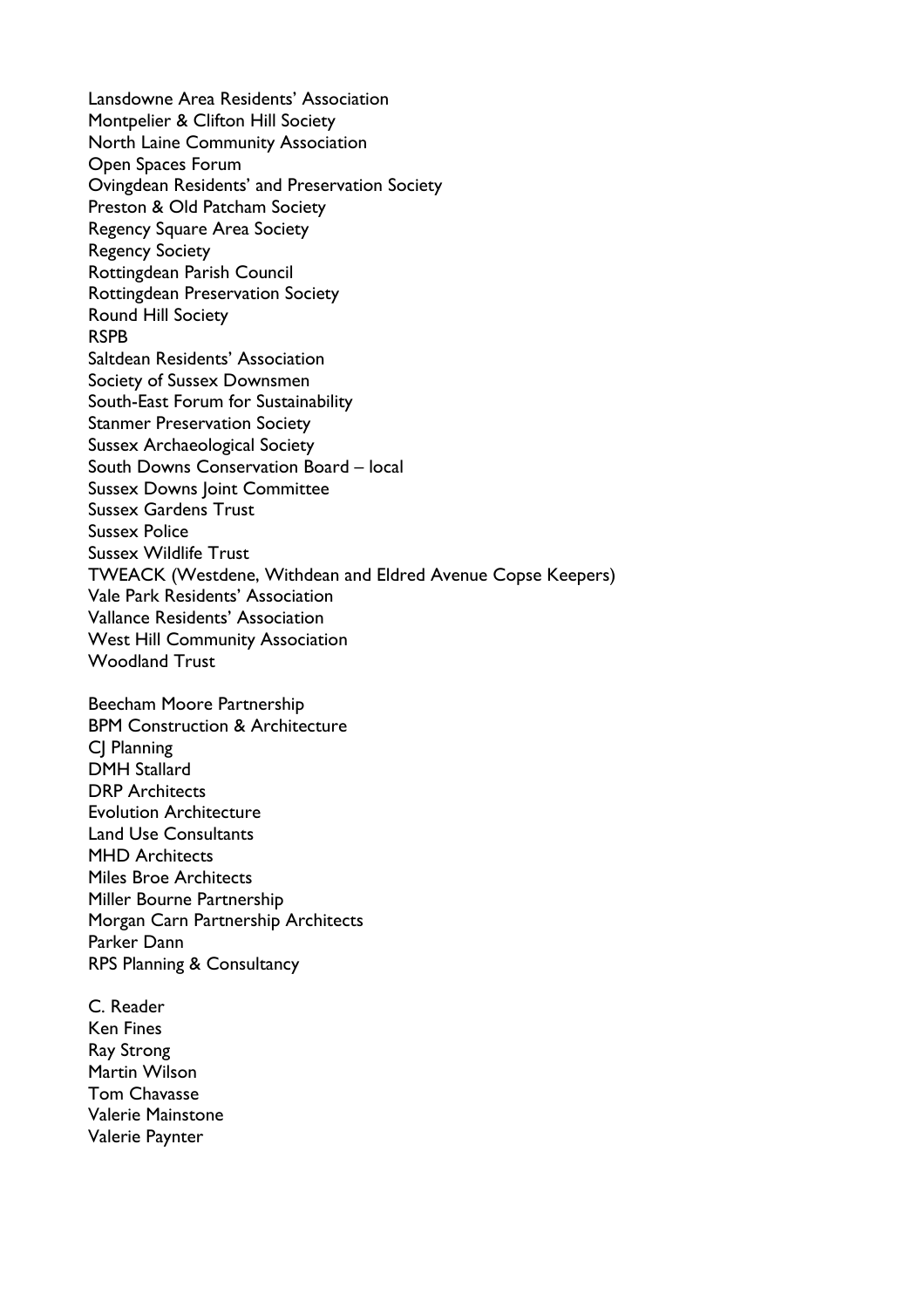## **Representations received**

Representations were received from the following bodies, groups or individuals:

Eco-Logically Friends of Brunswick Square & Terrace Environment Agency Kingscliffe Society Lansdowne Area Residents' Association The Regency Society of Brighton & Hove Inner City Wildlife Concern Fairview New Homes Ltd

## **Summary of the main issues raised in these representations**

The main issues raised were as follows:

- 1. Need to ensure that new tree planting is appropriate to local ecological conditions.
- 2. No indication of how the SPD will help maintain and enhance the National Elm Collection.
- 3. SPD should emphasise the importance of shrubs, ground cover/borders and smaller trees on many development sites.
- 4. Tendency to use planning conditions as a loophole to allow developers to abdicate their responsibilities to trees on development sites.
- 5. SPD allows a review the council's knowledge base on the city's tree resource.
- 6. This document appears to delegate responsibility for ecological issues to be dealt with in future SPDs.
- 7. Regular monitoring of post-planting should be carried out.

## **How these main issues have been addressed in the SPD**

- 1. It is considered that the SPD already reflects the very important point regarding matching appropriate species to local ecological conditions in Chapter 7. Submitted schemes are scrutinised by Planning Officers, Arboriculturists and the council's Ecologist in addition to the advice given in the SPD.
- 2. The SPD seeks to improve the protection of all trees on private as well as public land. While the wording does not need to be amended for its own sake, it should be noted that the National Elm Collection is located on land owned by and maintained by this council.
- 3. Unfortunately there is no legal requirement to retain shrubs and other smaller trees. However, it was felt desirable that the SPD was strengthened in Chapter 4 to alert developers to the importance, both individually and cumulatively, of shrubs and other non-protected greenery.
- 4. The SPD makes clear in Chapters 5 and 7 that planning conditions may be used where necessary and offers examples of planning conditions in Appendix 3.
- 5. The SPD does allow the council to review its knowledge base of the city's tree resource, in addition to its existing and future planned mapping systems. The SPD in a new Appendix 6 will include 3 monitoring targets to identify long-term effects on trees on development sites as a result of the SPD being adopted.
- 6. Production of separate SPDs was considered appropriate in order to explore topics (Biodiversity and Development, and Trees and Development) fully and in depth. It was felt that to attempt to integrate isolated sections in other SPDs would dilute meaning and would potentially prevent developers from considering entire documents due to duplication and/or overload.